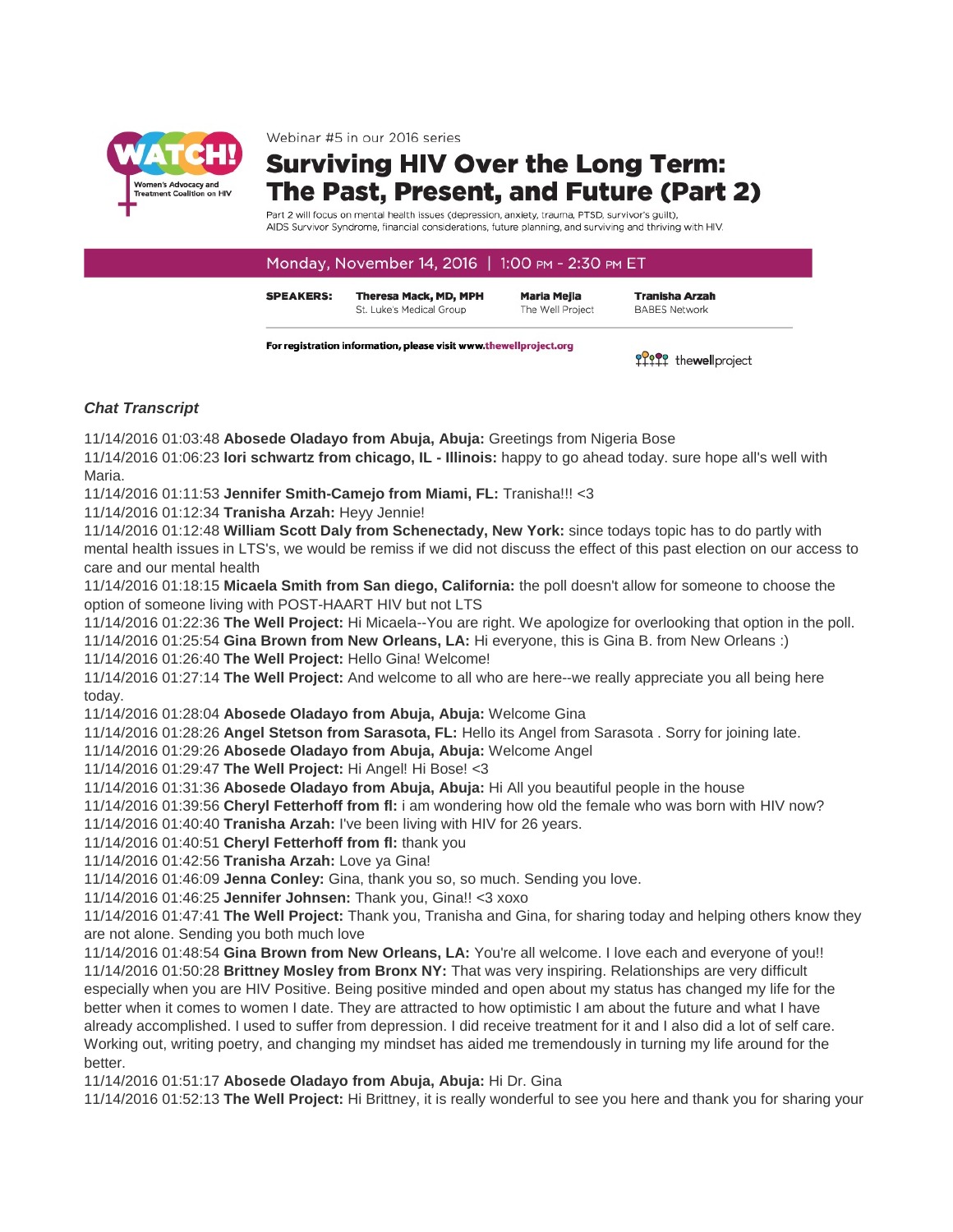experiences and tools that have helped you ovecome depression. <3

11/14/2016 01:52:51 **Darlene Robertson from Port Barre, Louisiana:** Thankd Gina for stepping up. I have been trying to get online to volunteer as well since the program opened. Glad you are here girl

11/14/2016 01:52:52 **Tranisha Arzah:** Thank for Brittney for that! I agree that it is partly a mindset thing and we have to learn to control our future and the things we want it life. It's not just about living with HIV but thriving with it.

11/14/2016 01:54:48 **Lynn Thompson from Saskatoon, Saskatchewan:** is there any First Naitons groups that I can get a hold of?

11/14/2016 01:54:48 **Brittney Mosley from Bronx NY:** You are welcome. I truly suffered with it in my teens and following my mom's death. Our stories are so encouraging. We can be the faces of triumph across America. 11/14/2016 01:56:13 **Gina Brown from New Orleans, LA:** Tahnks for the wionderful title, Abosede:) This is Gina Brown the advocate, not the Dr.

11/14/2016 01:56:44 **Brittney Mosley from Bronx NY:** Yes, a lot in life is about mindset. When I am positive minded great things happen sometimes unexpected and from unexpected sources. Realizing your own potential and sending out love, sharing your truth , and being fearless of standing up for what you believe in truly can turn your life around, HIV positive or not. The stigma is one of if not the hardest part of having HIV.

11/14/2016 01:58:10 **Jamie Jobe from Waltham, Massachusetts:** how do you engage those conversations with women who have expeirenced IPV?

11/14/2016 01:58:14 **Abosede Oladayo from Abuja, Abuja:** Oh sorry about that Gina

11/14/2016 01:58:18 **Brittney Mosley from Bronx NY:** Having social support is salient too, whether it is family, friends, other HIV positive persons, the online community, etc.

11/14/2016 01:59:13 **Gina Brown from New Orleans, LA:** Oh no, it's okay...speak it and it just might come true :)

11/14/2016 02:00:07 **Gina Brown from New Orleans, LA:** Bye everyone, I have to go in a meeting!

11/14/2016 02:01:23 **The Well Project:** Thank you Gina!! We so appreciate your sharing!!

11/14/2016 02:01:33 **Brittney Mosley from Bronx NY:** I am actually due for a gynecologist appointment. I enjoy going to the doctor though. Being honest with her is easy, fun, and enjoyable. it is about finding a doctor who you can relate to and feel comfortable with. My entire medical team is so supportive of me in every way. They fought for me to get a medicine which my health plan initially was refusing to cover. My HIV doctor always encourages me to bring in my partner, the importance of safe sex practices, etc. Bye Gina. Thank you for all your input.

11/14/2016 02:03:11 **Hania Dubinsky from Montreal, Quebec:** Lynn, do you know CAAN (Canadian Abiriginol AIDS network? Maybe they would know. Also there is a woman in Montreal, Doris Pelletier who is very active in the HIV community and might know

11/14/2016 02:03:15 **Brittney Mosley from Bronx NY:** I also always tell my partners about Prep, being undetectable = untransmittable, etc.

11/14/2016 02:03:53 **Rebecca Perkins from Saint Petersburg:** What are some specific tips for coping with treatment fatigue? And how can treatment fatigue be prevented?

to Presenters) - **Darlene Robertson from Port Barre, Louisiana:** Not on phone anymore on computer

11/14/2016 02:08:28 **Brittney Mosley from Bronx NY:** Treatment fatigue is dfficult to deal with. However you have to see your treatment as a way to live and be a superhero like character. You have to see your medicine as a way to beat the virus, live on and well, etc.

11/14/2016 02:10:05 **Brittney Mosley from Bronx NY:** I have been out of work for just a year and it seems arduous to get back into the workforce despite my college education with honors, related office work experience, etc. You have to try your best to build connections, continue to send in resumes, upgrade your skills through local HIV community organizations such as GMHC here in NYC or Opportunities for a Better Tomorrow or many others.

11/14/2016 02:10:56 **Brittney Mosley from Bronx NY:** My girlfriend tells me all the time to start end of life planning. I will soon, hopefully by the end of this year. It takes away a lot of worry from your life because you know your loved ones and legacy is accounted for.

11/14/2016 02:15:11 **Brittney Mosley from Bronx NY:** That is horrible @ 66 and it's impossible to find work. I am so sorry you lost your apartment. I wish you could have had a case manager fight that so you wouldn't have had to go through that. I am disabled because of mental problems, not HIV (powerful statement)

11/14/2016 02:21:32 **Lynn Thompson from Saskatoon, Saskatchewan:** so what your telling me that 10 years is long term surviivor. Here in Saskatchewan we only live 2-5 years

11/14/2016 02:22:17 **Debbie Cestaro-Seifer from Fort Lauderdale, FL:** What types of support facilitates women become part of support groups if they are fearful of stigma and disclosure?

11/14/2016 02:22:48 **Brittney Mosley from Bronx NY:** The tools in Taking Care and Kicking Azz are Excellent. I do all of that daily. I refuse to be resilient. Thriving with HIV is the key to not letting HIV hinder all of your dreams, deteriorate